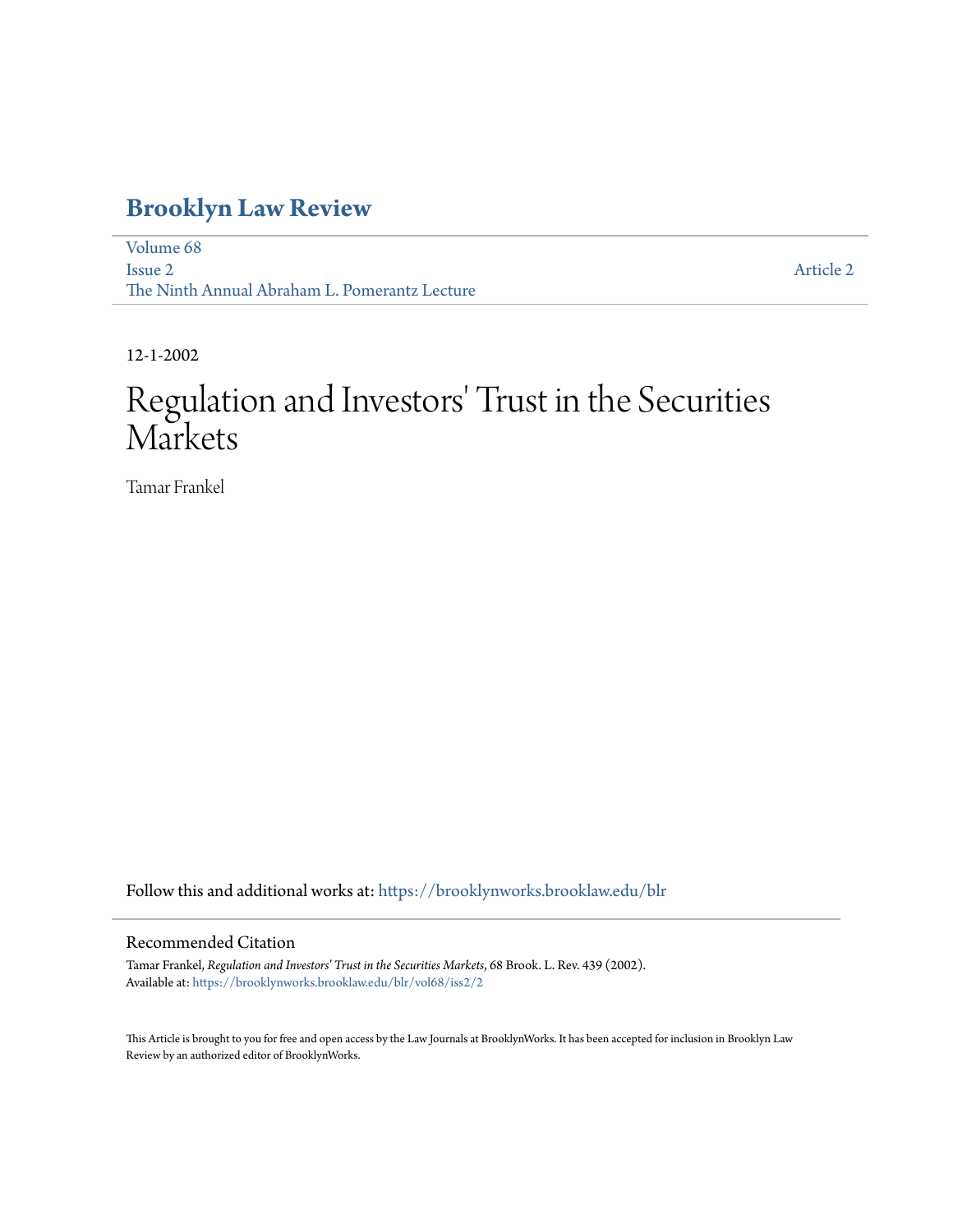### REGULATION AND INVESTORS' TRUST IN THE SECURITIES MARKETS\*

#### *Tamar Frankel'*

The subject of investor confidence in the securities markets has received wide attention recently as details of fraud and avarice continue to emerge. Investors' trust in the securities markets is important for the reasons discussed in Professor Stout's marvelous paper.<sup>1</sup> This Comment focuses on the relationship between investors' trust and government regulation of the markets. By regulation I mean congressional legislation and actions by federal agencies. I exclude the courts mainly because their lawmaking is not primarily policy-based, and my aim is to sound the alarm for legislative and regulatory policy-directed actions. Many an economist and academic have argued that regulation is costly for issuers and financial intermediaries.<sup>2</sup> Regulation, they say, is a barrier to capital formation, that is, to inducing savers to part with their money and invest in securities.<sup>3</sup> I assume that they are correct. Regulation does impose these costs, and the costs can be a barrier to raising capital for issuers.

*Issuer Choice Is Not Investor Empowerment,* **85** VA. L. REV. 1335, 1345-46 (1999) (explaining types of costs issuers incur from information disclosure); Stephen J. Choi & Andrew T. Guzman, *Portable Reciprocity: Rethinking the International Reach of Securities Regulation,* 71 **S.** CAL. L. REV. 903, 934 (1998) ("For issuers, investors, and financial intermediaries, learning the regulations of a particular regime is costly.").

*<sup>3</sup>See, e.g.,* SECURITIES AND EXCHANGE COMMISSION ADVISORY COMMITTEE **ON THE** CAPITAL FORMATION **AND** REGULATORY PROCESSES, Final Report, app. A (July 24, 1996), *available at* http://www.sec.gov/news/studies/capform/capffull.txt (last visited Sept. **23,** 2002) (noting that capital formation was hampered by the costs of the registration process).

<sup>© 2002</sup> Tamar Frankel. All Rights Reserved.

<sup>&</sup>lt;sup>†</sup> Professor of Law, Boston University School of Law.

Lynn A. Stout, *The Investor Confidence Game,* **68** BROOK. L. REV. 407 (2002). **,** *See, e.g.,* Merritt B. Fox, *Retaining Mandatory Securities Disclosure: Why*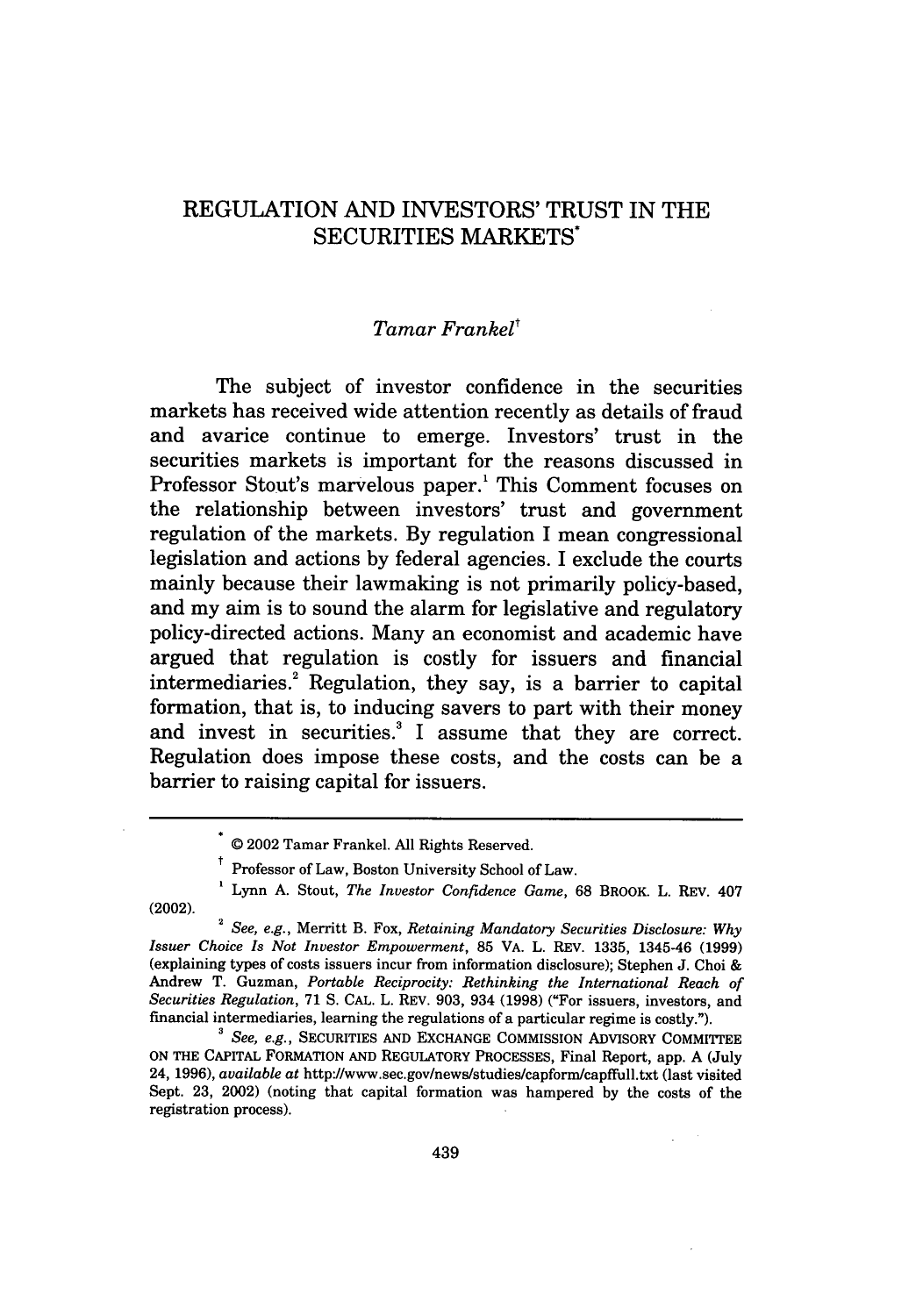But here is a puzzle. When market prices rise, one would assume that regulation can be stricter, because issuers can easily raise capital and bear regulatory costs. Yet, the opposite occurs. This is precisely when government regulation relaxes. When market prices fall, when investors avoid the markets, and issuers find it very difficult to raise capital, one would assume that regulation would be more relaxed to reduce the issuers' costs. Yet, the opposite occurs. This is precisely when government regulation becomes stricter. This is a puzzle.

There is much evidence that the government tightens regulation following market crashes and relaxes regulation as market prices rise. In the 1930s, there was no market to speak of, and the existing financial infrastructure did not work. Investors were gone.4 Yet, during those years, Congress passed regulation that was unheard of in strictness and intrusion, as compared to existing state regulation that governed the field until then.<sup>5</sup> In 1970, after the market deflated from the bubble of the 1960s, Congress again amended the laws **by** tightening regulation,6 and in **1975** Congress restructured the markets at a higher cost to the financial system.7 Similarly, after the **1987**

**'** Securities Investor Protection Act of 1970, Pub. L. No. 91-598, 84 Stat. 1636 (codified as amended at 15 U.S.C. §§ 78aaa-78111 (2000)); Charity Scott, *A Broker-Dealer's Civil Liability to Investors for Fraud: An Implied Private Right of Action Under Section 15(c)(1) of the Securities Exchange Act of 1934,* 63 IND. L.J. 687, 738-39 (1988).

**<sup>7</sup>**Securities Acts Amendments of 1975, Pub. L. No. 94-29, 89 Stat. 97 (codified as amended in scattered sections of 15 U.S.C.); Walter Werner, *The SEC as a Market Regulator,* 70 VA. L. REV. 755 (1984) (describing the changes in market regulation under the 1975 legislation); Steven A. Ramirez, *Depoliticizing Financial Regulation,* 41 WM. & MARY L. REV. 503, 562-63 (2000) (noting that "[in the early 1980s, when deregulation was in vogue, SEC staffing suffered. Unfortunately, the securities markets were just beginning an era of expansive growth. The SEC found itself seriously underfunded. The Reagan Administration's emphasis on deregulation, backed by incomplete scholarly exposes on the problems plaguing regulatory agencies, thus left financial markets woefully underpoliced at a critical time. Frauds of unprecedented magnitude resulted **....** Prudential-Bache Securities fraudulently sold to thousands of retirees and other conservative investors, involving a web of scandalridden limited partnerships. Vast networks of nefarious insider trading festered in the darkness of deregulation. Though the costs of this debacle are difficult to calculate, the carnage in terms of real lives ruined is astounding." (footnotes omitted)).

*<sup>4</sup>*See, e.g., S. REP. NO. 104-98, at 4 (1995), *reprinted in* 1995 U.S.C.C.A.N. 679, 683 (noting that Congress enacted the 1933 and 1934 Acts to promote investor confidence and thus encourage investment).

**<sup>&#</sup>x27;** Securities Act of 1933, ch. 38, 48 Stat. 74 (codified as amended at **15** U.S.C. *§§* 77a-77bbbb (2000)); Securities Exchange Act of 1934, ch. 404, 48 Stat. 881 (codified as amended at 15 U.S.C. §§ 78a-78mm (2000)); Trust Indenture Act of 1939, ch. 411, 53 Stat. 1149 (codified as amended at 15 U.S.C. §§ 77aaa-77zzz (2000)); Public Utility Holding Company Act of 1935, ch. 687, §§ 1-33, 49 Stat. 803, 803-38 (codified as amended at 15 U.S.C. §§ 79a-79z-6 (2000)).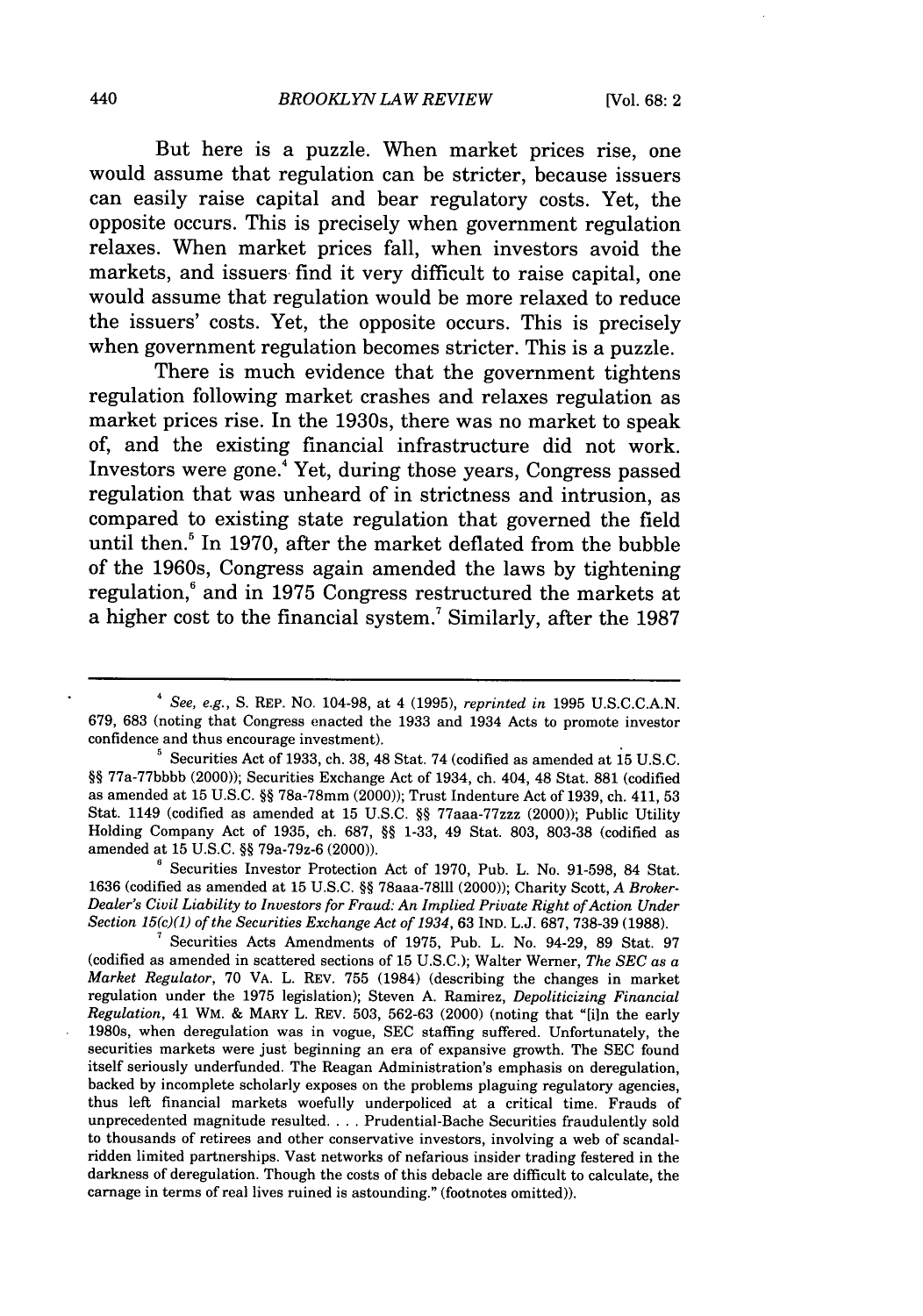crash, there was a flurry of activity **by** Congress and state legislatures.<sup>8</sup>

Today, some commentators bemoan what they consider to be excessive congressional regulation, especially from the 1930s. These commentators try to show that this body of regulation was wrong and costly. $9$  Yet, in the 1930s or any other period of regulatory activism, few argued against regulation. In fact, issuers and intermediaries sought government regulation. What is interesting is *how* they sought regulation. On the one hand they clamored for it, and on the other they argued for watering down and restricting the impact of every regulatory provision, fighting all the way to congressional approval."

This pattern has continued. In **1996,** Congress divided regulatory authority over approximately 22,000 investment advisers, leaving the exclusive regulation of large advisers with the Securities and Exchange Commission **("SEC")** and the exclusive regulation of numerous small advisers with the states." The limited resources of the **SEC** were the main reason for this division. These limited resources would have covered the cost of examining each adviser about once every forty vears. $^{12}$  The reaction of the small advisers is interesting and

**<sup>8</sup>***See* Jerry W. Markham & Rita McCloy Stephanz, *The Stock Market Crash of 1987-The United States Looks at New Recommendations,* 76 GEO. L.J. 1993 (1988) (discussing the crash and proposals that followed it); Jonathan R. Macey et al., *Restrictions on Short Sales: An Analysis of the Uptick Rule and Its Role in View of the October 1987 Stock Market Crash,* 74 CORNELL L. REV. 799, 822-23 (1989) ("Certain trading strategies, such as index arbitrage and portfolio insurance-commonly called program trading-have fallen under intense criticism since the October 19, 1987 market crash. . **.** . Calls for restrictions on program trading strategies and the derivative products that make them possible abound in Congress and the popular press **....** [and] extend to the uptick rule because the uptick rule plays an important role in one type of program trading-index arbitrage." (footnotes omitted)).

*See, e.g.,* Theresa A. Gabaldon, *Love and Money: An Affinity-Based Model for the Regulation of Capital Formation by Small Businesses,* 2 J. SMALL & EMERGING BUS. L. 259, 266-67 (1998) (noting that the mandatory disclosure provisions of the 1933 Act "[have] spawned substantial critical commentary").

*<sup>&#</sup>x27;0 See Investment Trusts and Investment Companies: Hearings on H.R. 10065 Before a Subcomm. of the House Comm. on Interstate and Foreign Commerce,* 76th Cong. 71-93 (1940) (statements of industry representatives supporting Investment Company Act of 1940); *Investment Trusts and Investment Companies: Hearings on S. 3580 Before a Subcomm. of the S. Comm. on Banking and Currency (pt. 2),* 76th Cong. 325-486 (1940) (statements of industry representatives expressing concerns about specific provisions of the Act).

**<sup>&</sup>quot;** National Securities Markets Improvement Act of 1996, Pub. L. No. 104- 290, §§ 301-308, 110 Stat. 3416, 3436-40 (codified as amended in scattered sections of 15, 29 U.S.C.); S. REP. No. 104-293, at 3 (1996) (noting number of SEC-regulated advisers before amendment).

*<sup>&</sup>quot;* S. REP. No. 104-293, at 3.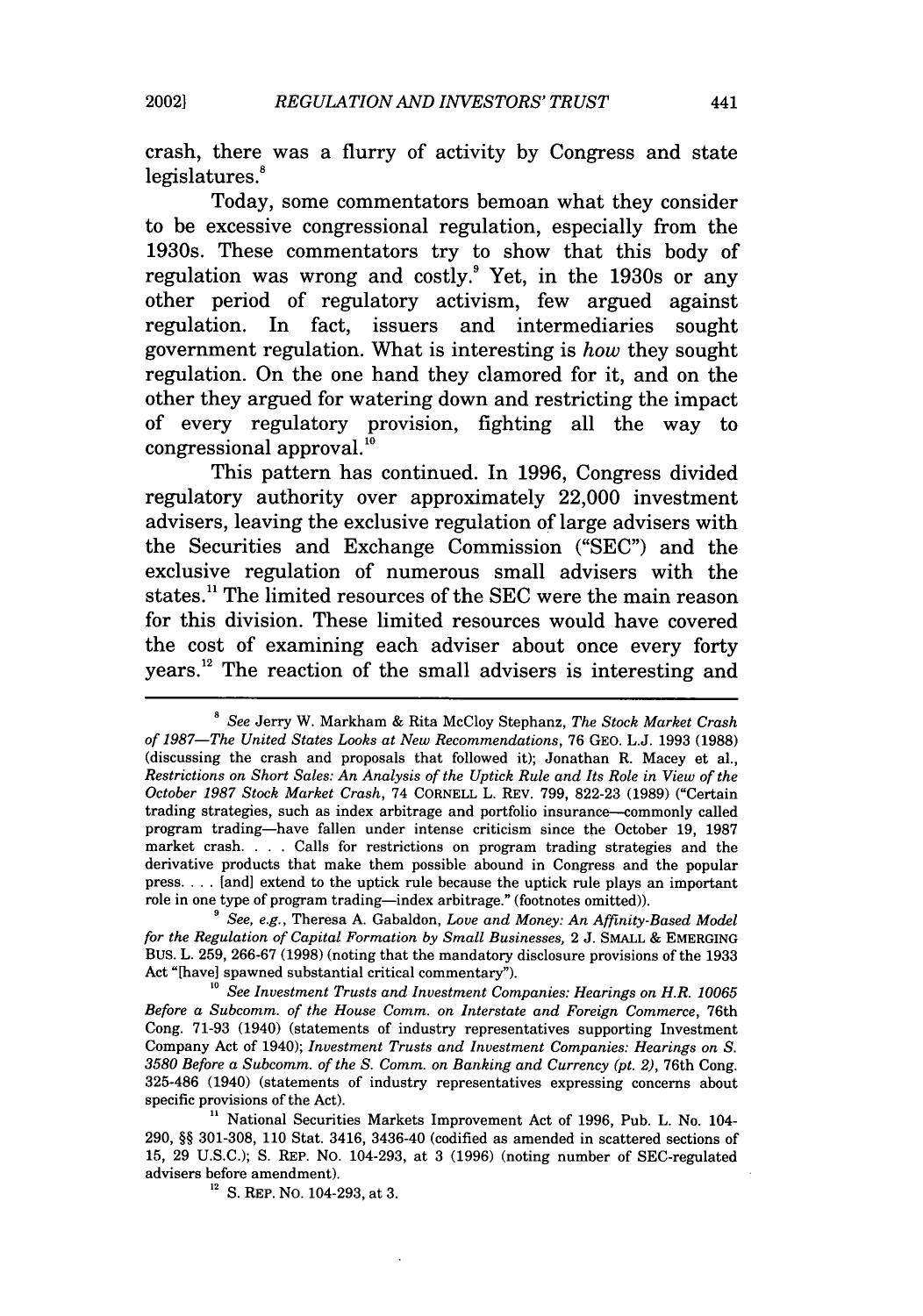revealing. They vehemently opposed the change." They wanted to continue to advertise themselves as "Regulated by the SEC," which they valued more than the advertising of "Regulated by State X."<sup>14</sup> Perhaps they were also concerned that state examiners would be visiting them more often than once every forty years.

I submit to you that the behavior of regulated financial institutions makes sense. They *benefit* from regulation. One benefit of regulation is reduced destructive competition. But that is not the main benefit. Regulation offers issuers and institutions government support in their efforts to gain investors' trust in the financial markets. Just as it is difficult to validate the trustworthiness of these institutions, it is also very costly for the institutions to convince investors of their trustworthiness. Regulation reduces the institutions' costs. Regulation also helps to restrain the "bad apples" that may ruin confidence in the industry; a few untrustworthy members may spoil the reputation for trustworthiness for all industry members. Regulation provides the industry with the stamp of "good housekeeping." It implies that the government guards investors' interests, and reduces the very high costs that investors would otherwise bear in monitoring the issuers and the institutions.

Matthew Fink, president of the Investment Company Institute (the trade association of mutual funds' advisers), recently stated that "the lack of panic exhibited by fund investors [after the recent crash] is a direct result of their confidence in the industry's commitment to investor protection through regulation and self-policing."<sup>15</sup> It remains to be seen whether his comfort will continue after the recent revelations and scandals. As for Congress, it makes sense for legislators to act when the market crashes. A market crash draws national attention. That is when regulators feel compelled to show their voters/investors that they care, and are committed to "do something" about investors' losses.

<sup>&</sup>lt;sup>13</sup> This statement is based on my observations when I was an Attorney Fellow at the Securities and Exchange Commission during the legislative changes, in

**SEC Oversight of Investment Advisers: Hearing Before the Subcomm. on** *Sec. of the S. Comm. on Banking,* Hous., *and Urban Affairs,* 102d Cong. 119 (1992) (statement of Richard C. Breeden, Chairman, SEC). **is** *Welcoming Remarks,* INVESTMENT COMPANIES & INVESTMENT MANAGERS

<sup>(</sup>Sidley Austin Brown & Wood LLP, New York, N.Y.), Apr. 2002, at 1, 1, *available at* http://www.sidley.com/db30/cgi-bin/pubs/JPG-72.pdf (last visited Aug. 23, 2002).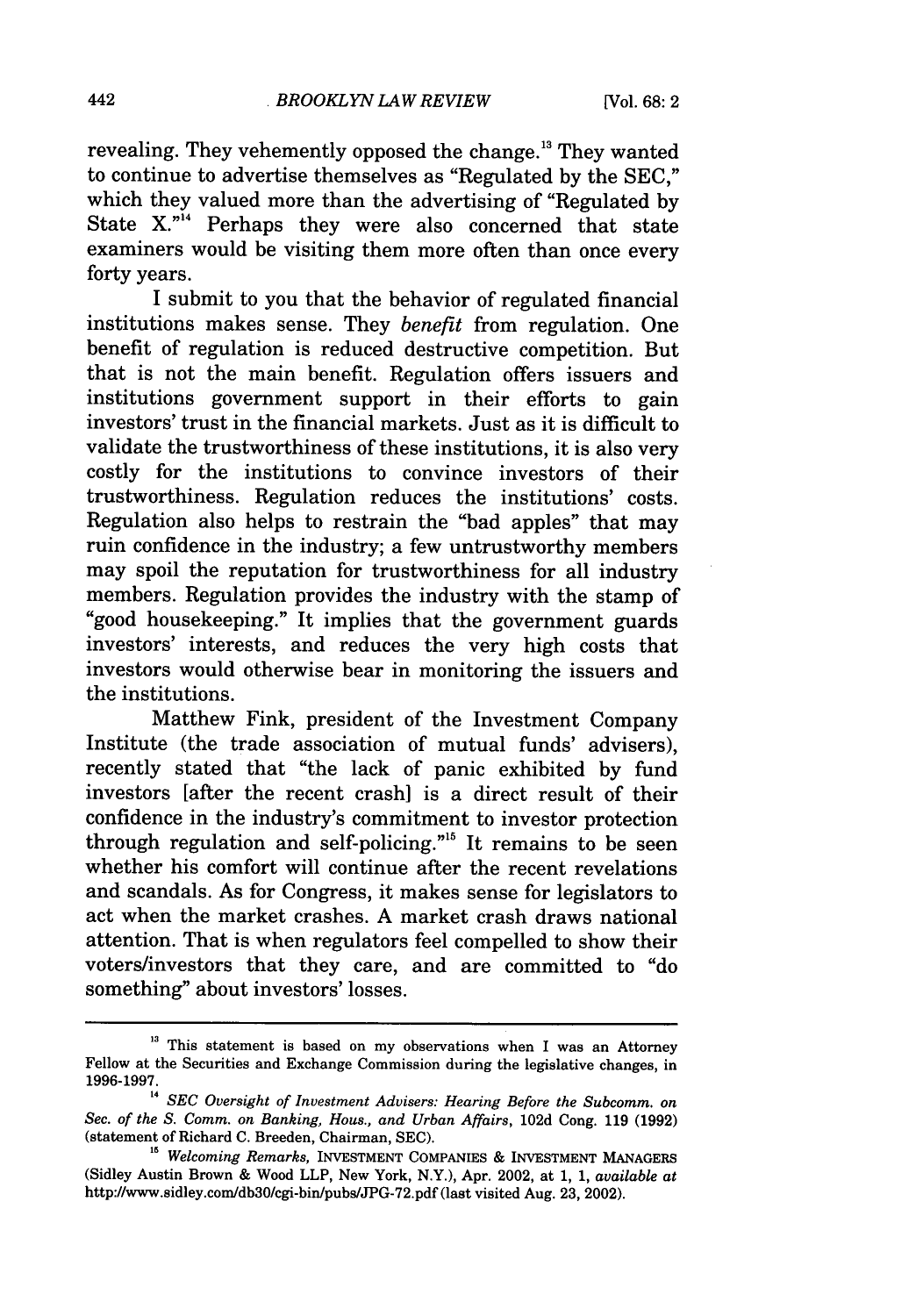But why do congressional leaders believe that holding public hearings and tightening regulation signals their investor constituencies that Congress is "doing something"? Legislators must believe that stricter laws are meaningful to the investors and will restore their trust in the market system. Otherwise legislators-the investors' representatives-would not engage in passing such laws.

It is hard to separate investors' waning trust from investors' disappointment and frustration at their losses and from other reasons that may induce them to sell their shares and cease investing in the markets. But I rely on the judgment of the financial institutions and Congress. In their different spheres, each is closest to investors. It is their judgment and their actions that I cite as evidence for the proposition that investors' trust is crucial to the existence of financial markets, especially when prices fall, and that regulation can revive this trust. Theoreticians may reason to the contrary. I put my trust in the judgment of Congress and the financial institutions.

But why is regulation less meaningful to investors during rising markets and more meaningful during, or immediately after, a crash? Here I offer a speculation of my own: prices for investors are surrogates for the integrity of the market. Prices are efficient indicators. People tend to rely on clear, specific signals rather than on probabilities." This may be one of the reasons for the momentum of runs or bubbles that cause sharp price rises and declines. When prices rise, investors believe, rationally or irrationally, that the system is fair to them and that it works well.<sup>17</sup> But when the market crashes and investors lose significant amounts of money, they begin to seek explanations for these losses. Even investors who blame themselves for their bad judgment cannot avoid a suspicion that something wrong in the system caused the crash. Losing investors suspect that the system allowed

**<sup>1</sup>s** *See* Daniel Kahneman & Amos Tversky, *Prospect Theory: An Analysis of Decision Under Risk,* 47 ECONOMETRICA 263, 263 (1979) (suggesting that the utility theory is inconsistent with actual choice under risk which people make: "[Pleople underweigh outcomes that are merely probable in comparison with others that are obtained with certainty. This tendency, called the certainty effect, contributes to risk aversion in choices involving sure gains and to risk seeking in choices involving sure losses.").

**<sup>17</sup>**I hypothesize that investors care about the integrity of the market system. They care about a fair, not necessarily a level, playing field. They are not willing to play with loaded dice. They are willing to lose fair and square but not to be taken by fraud. Investors also hope to gain both from the rise in the fortunes of the American economy and from their good judgment about issuers.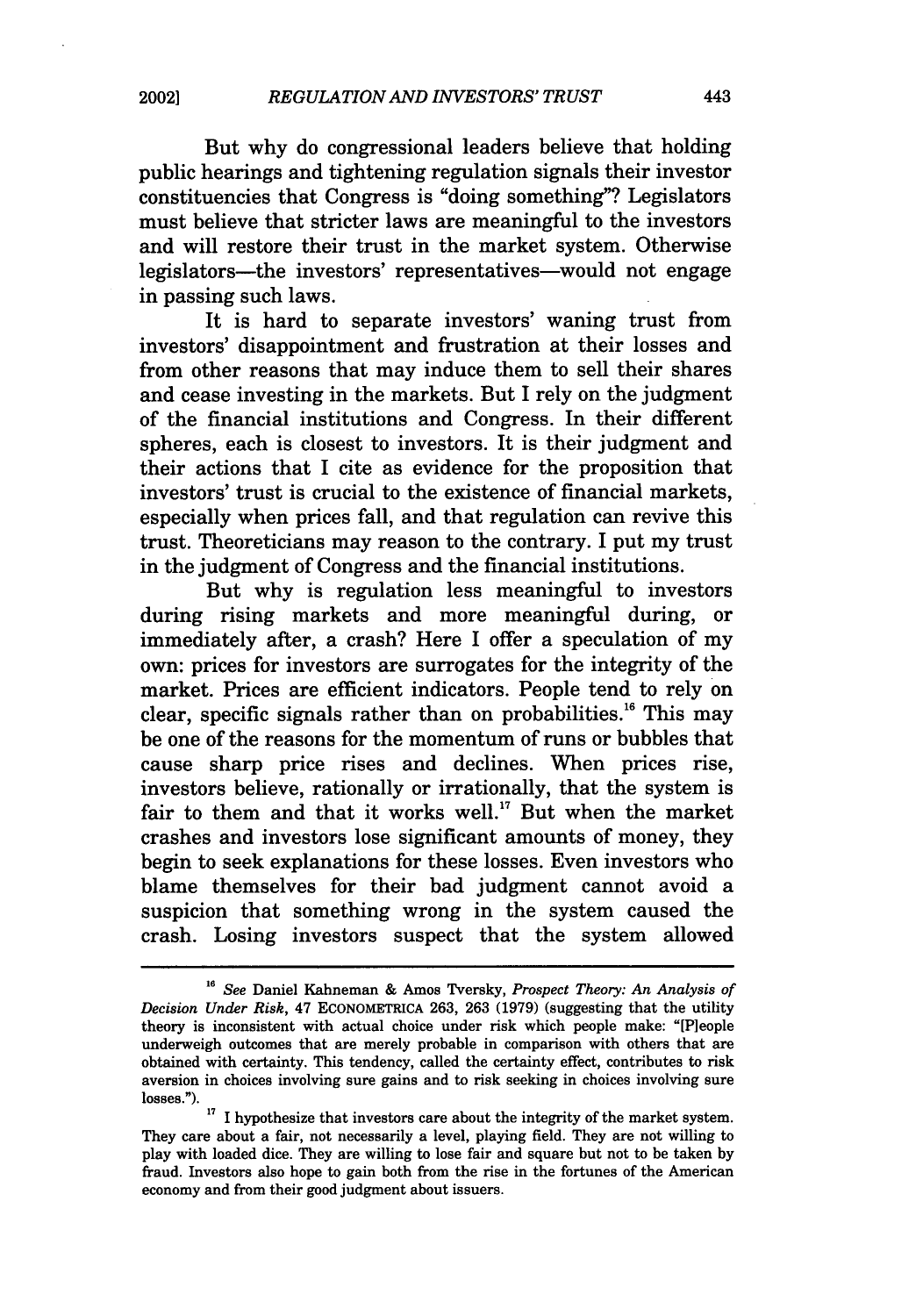someone to gain at their expense. They begin to question the integrity of the system, and their trust falters.

In orderly markets, some investors believe that it is a good time to sell and others believe that it is a good time to buy. A run on the markets may be propelled, among other things, by the belief of many investors that it is a good time to sell and not a good time to buy. One reason for mass selling is an uneasy feeling that the system is unfair to investors. This belief may continue after the avalanche, and few investors will buy until the pains of the crash and losses have faded from recent memory.

Financial institutions and regulators respond to the weakening trust in the markets by assuring investors that their suspicions are unfounded. One can analogize the trustworthiness of the system to reputation. To reap future benefits from the financial markets, financial institutions and Congress invest in building up the markets' reputation for trustworthiness. But when times are good, Congress and the industry overconsume the fruit of a good reputation and deplete its value. When events lead investors to question the system's trustworthiness, Congress, the issuers and the industry start to repair the damage and invest in market reputation again. When investors' trust is restored, industry pressures increase to reduce the cost of capital formation. Investors do not seem to mind. Regulation is relaxed. And when prices fall, the cycles start all over again.

Congress, the issuers and the industry should learn what private sector corporations know so well in the context of their businesses. Deplete your reputation with shoddy goods and you are bound for lean years of meager profits and high investment to shore up your reputation. The benefits from the depletion may or may not be worth it. Congress, the issuers and the industry knew this lesson after tightening regulation in the 1930s and 1970s. But as leaders of these institutions came and went, institutional memories seem to have dimmed. This leads to my second observation and another series of questions.

As Professor Stout well documented, securities regulation today is more lax than the regulation in the 1930s or even the  $1970s$ .<sup>18</sup> For the past thirty years, notwithstanding periodic runs on the securities markets, Congress has been

**<sup>&#</sup>x27;8** Stout, *supra* note **1** at 432-36.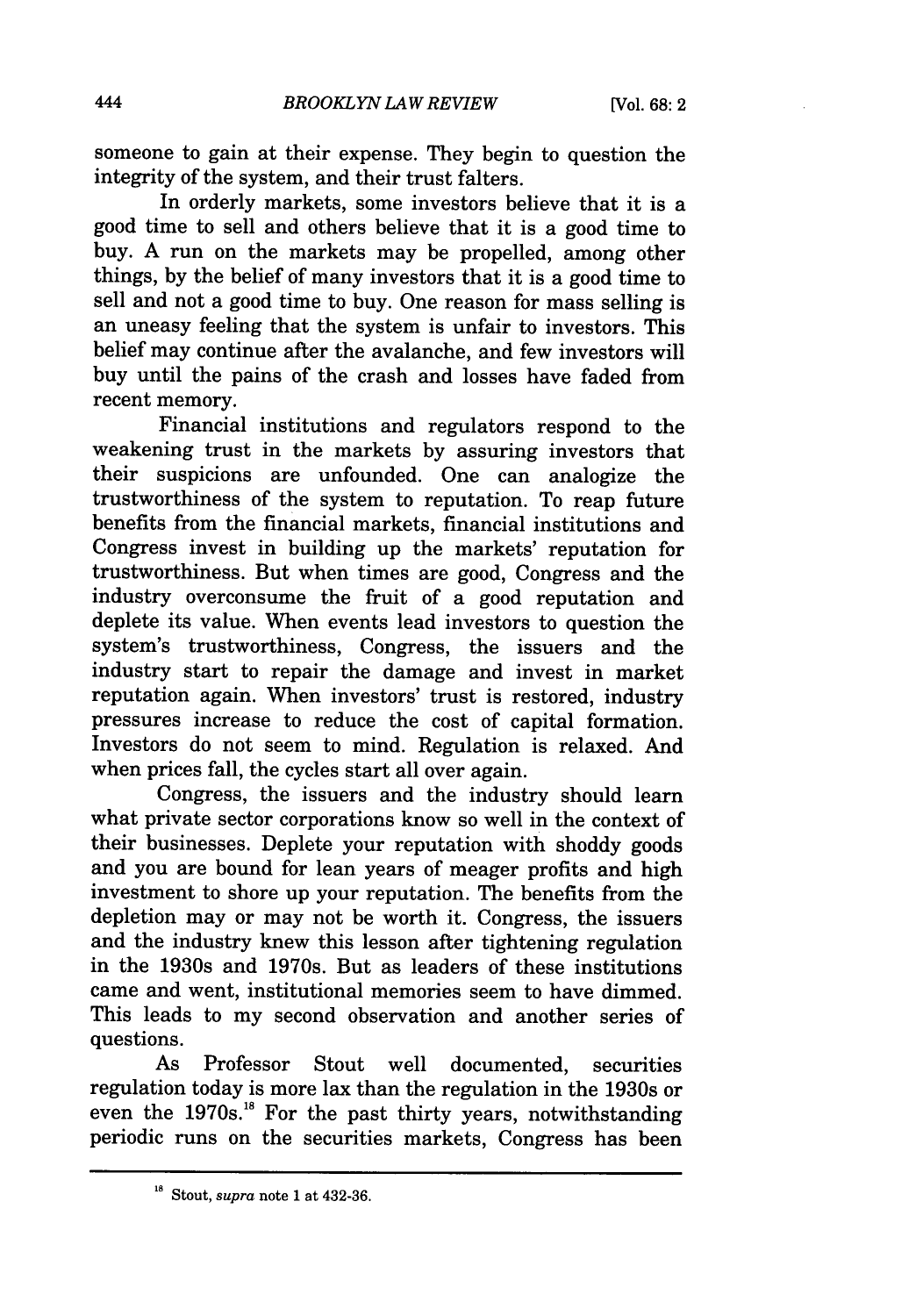relaxing regulation. Yet, the flight of investors from the markets has not been as stark as in the 1930s. Has the market system become fairer? Perhaps. Has corporate management become less greedy? Maybe. Have financial institutions become more trustworthy? Could be. Have investors developed a habit of trusting the markets? Possibly. But there are two more explanations that I offer.

I call the first explanation the "golden handcuffs." Since the mid-1970s, the United States government has provided tax deferrals to savers who invest in the securities markets. In 1974, the Employee Retirement Income Security Act<sup>19</sup> required employers to fund their pension fund obligations, and this funding took the form of investments in securities. Then employers passed the benefits and risks of investments to employees. Employees also invest their savings in securities and, often, in mutual funds. Self-employed savers have been granted tax benefits. They, too, invest in the markets and with mutual funds.<sup>20</sup> The amounts of these investments are very large. Some say about  $35\%$  of the market.<sup>21</sup>

When the market crashes, these investors are locked into these tax deferral benefits. If they sell the securities and withdraw the proceeds, they must pay the deferred taxes. Further, any income from an investment they make with the proceeds will be immediately taxable. Therefore, persons with a life's savings in mutual funds would think more than twice before withdrawing their money. In addition, the potential tax rate on withdrawal may be higher than the rate they are currently paying. Retirees in low tax brackets will fall into a higher tax bracket on withdrawal of large sums in a short period. Thus, many investors cannot leave the markets without paying a heavy penalty-taxes for the past and perhaps giving up future tax benefits.

My second explanation is that many investors *do* leave the markets, but not ostentatiously. In the past, they fled the equities markets by selling their securities and depositing the money in the banks. Today, they flee the equity funds to the money market funds. These funds invest not in equities or

<sup>&</sup>lt;sup>19</sup> Employee Retirement Income Security Act of 1974, Pub. L. No. 93-406, 88 Stat. 829 (codified as amended at 29 U.S.C. §§ 1001-1461 (2000)).

*<sup>20</sup>See* I.R.C. §§ 403(b), 401(k) (2000).

<sup>&</sup>lt;sup>21</sup> Mutual Funds and the Retirement Market in 2000, FUNDAMENTALS (Inv. Co. Inst., Washington, D.C.), June 2001, at 1, 2, *available at* http://www.ici.org/pdf/fmvlOn2.pdf (last visited May 30, 2002).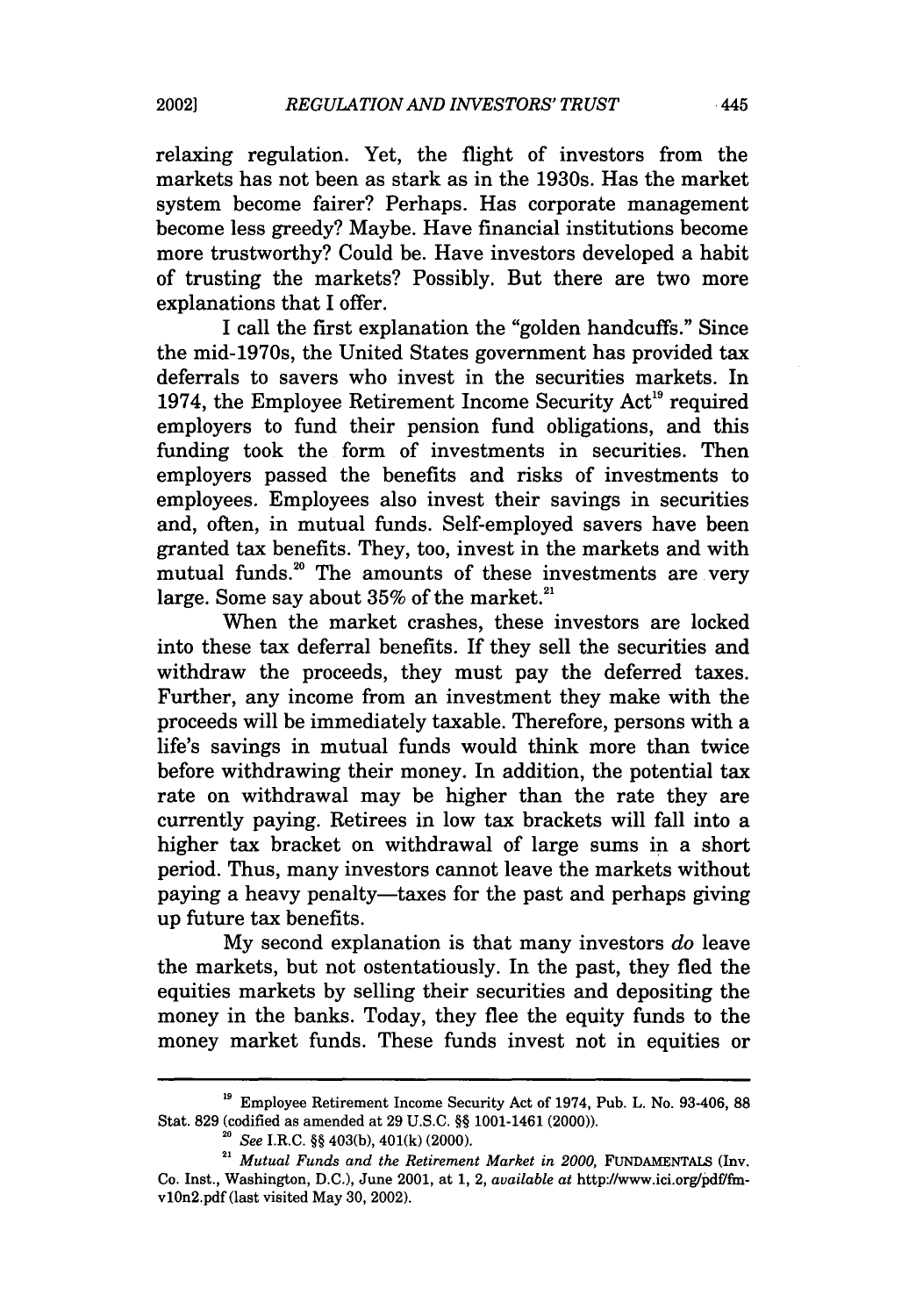corporate bonds, but in bank and government securities. This money feeds bank loans. Bank loans feed borrowers, by debt. Bank lending is usually more conservative. Some of the debt is securitized but reaches a different market, one populated mainly by financial institutions. Bank purchases may be more conservative, because bankers do the due diligence, not the accountants, lawyers and underwriters. Thus, the trend is away from corporate securities and especially from equities, and away from market "due diligence," to bank "due diligence."

The transfer of investments from equity funds to money market funds assures mutual fund advisers and other money managers a continued business, if not as managers of equity funds, then as managers of money market funds, although that business may not be so profitable. Today, the move from equities to bank obligations and back is more efficient-it takes one phone call to move the money from one fund to another. Some long-term investors leave some investments in equities. Therefore, it is not so clear that investors are leaving the markets. The integrity of the system seems to remain intact even after a crash.

The result of this scenario is that today, regulators do not react to falling prices with the same alertness, alacrity and concern with which they reacted in the past. They need a jolt of more direct evidence to demonstrate cracks in the trust foundation, such as scandalous frauds perpetrated by the leaders of the issuers and shocking discoveries of avarice of the market gatekeepers---the accountants, lawyers and investment bankers. Most importantly, legislators need to be jarred by truly outraged investors. It is a pity they wait so long.

I agree with Professor Stout that it is a mistake to assume a solid investor trust in the markets today.<sup>22</sup> The signals of failed trust are loud and clear. They are simply delivered in a new form. But then, why worry? Even if investors' losses are significant and the scandals are sufficiently shocking, and even if investors scream in frustration, all that will happen is that market prices will fall and the capital formation for unreliable issuers will rise. That will teach issuers to be trustworthy. Market discipline will take over and perhaps do a better job.

Unfortunately, the markets, that is investors, do not necessarily provide the discipline. Investors seek to reduce

<sup>&</sup>lt;sup>22</sup> Stout, *supra* note 1, at 436-37.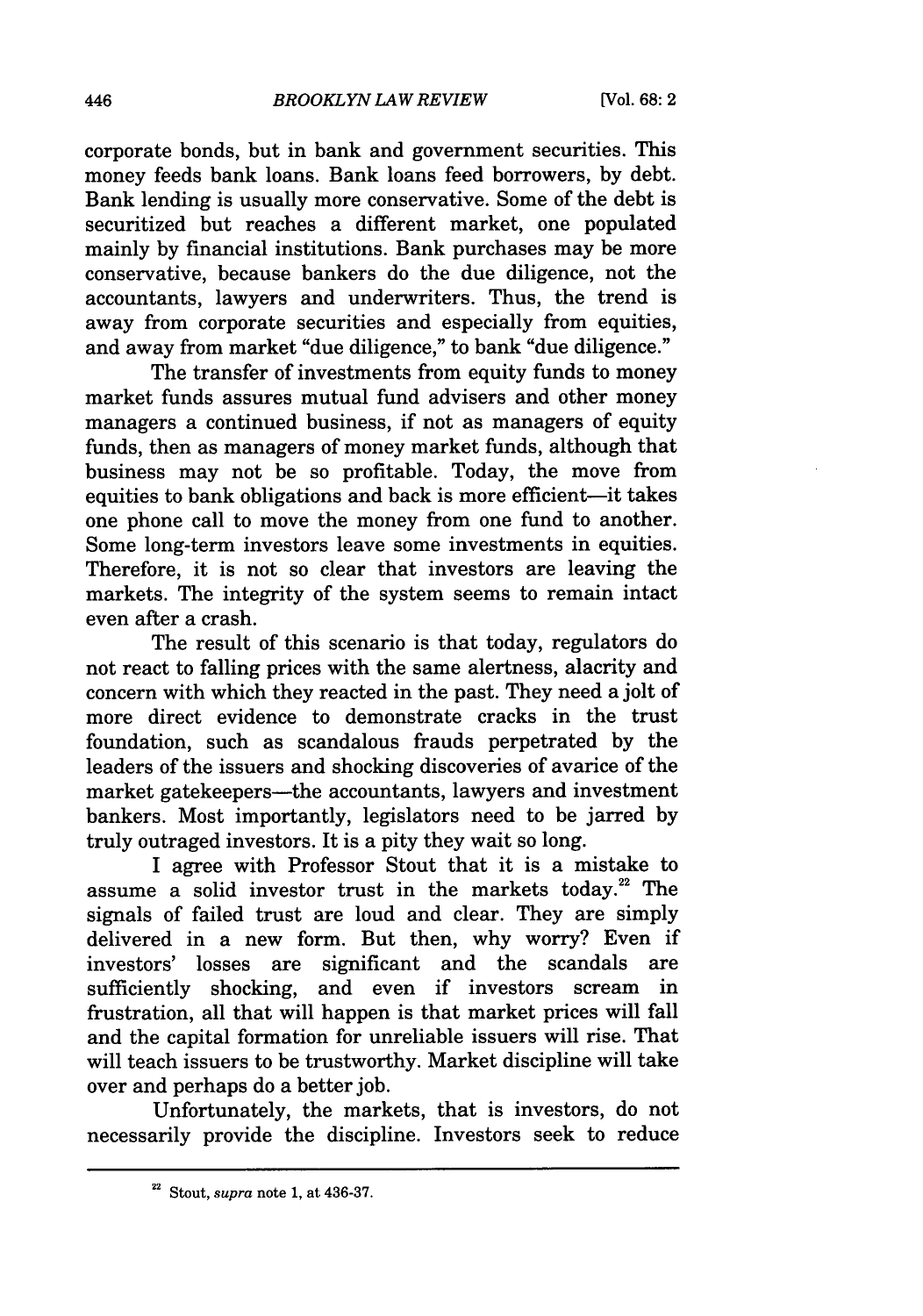their monitoring costs. They can follow each other's actions or some analysts' recommendations, and at the end, they can leave the markets altogether, a "run." These may be irrational behavior patterns, but these patterns have occurred for decades. The danger is that even if investors do not withdraw their money from the securities markets they will *cease to continue investing* in securities. The mutual fund industry seems to sense this danger because it is looking for new markets abroad.<sup>23</sup> The competition among the mutual fund advisers is becoming fiercer.<sup>24</sup> I trust the industry's judgment.

Another ambiguous signal of investor confidence is demonstrated by activity in other markets. Even as the prices of securities continue to fall, real estate markets seem to hold and even to rise. Additionally, the price of gold has climbed. I wonder whether the savings that used to head for the securities markets are not diverted to real estate, gold and other alternative investments.

If investors' trust wanes, and if their distrust deepens for some time, it may take more than strict government regulation to bring them back. That something may be a change in our current culture. Today's culture covers up theft. Managers of public companies, trustees, money managers and pillars of society are not faulted for using other people's money as their own. Those who get away with it are viewed enviously as smart. If investors are hurt sufficiently hard and long, they may cease to envy their disloyal managers and advisers, and instead turn their backs to them, and treat them as outcasts, worse than common thieves.

Therefore, if we want investors to remain in the markets, the attitude of those who control other people's money must change. Money managers must shift their attitudes to simple honesty. The markets, whatever they are, and the investors themselves will not effect the change. I fear that those who expect investors to distinguish between honest and dishonest managers are in for a bitter disappointment. While the burden is shifting to the investors to protect themselves, and caveat emptor is not far behind, investors may indeed

*<sup>23</sup>See Global Development,* Investment Company Institute, *at* http://www.ici. org/newsroom/industry-issues.global.html (last visited Aug. 21, 2002) (listing items of Investment Company Institute's "international agenda" which would facilitate sale of U.S. funds in foreign countries).

<sup>2</sup>*See* Tom Lauricella, *Fee Bitten: American Express Targets Outsider,* WALL ST. J., June 7, 2002, at **C1.**